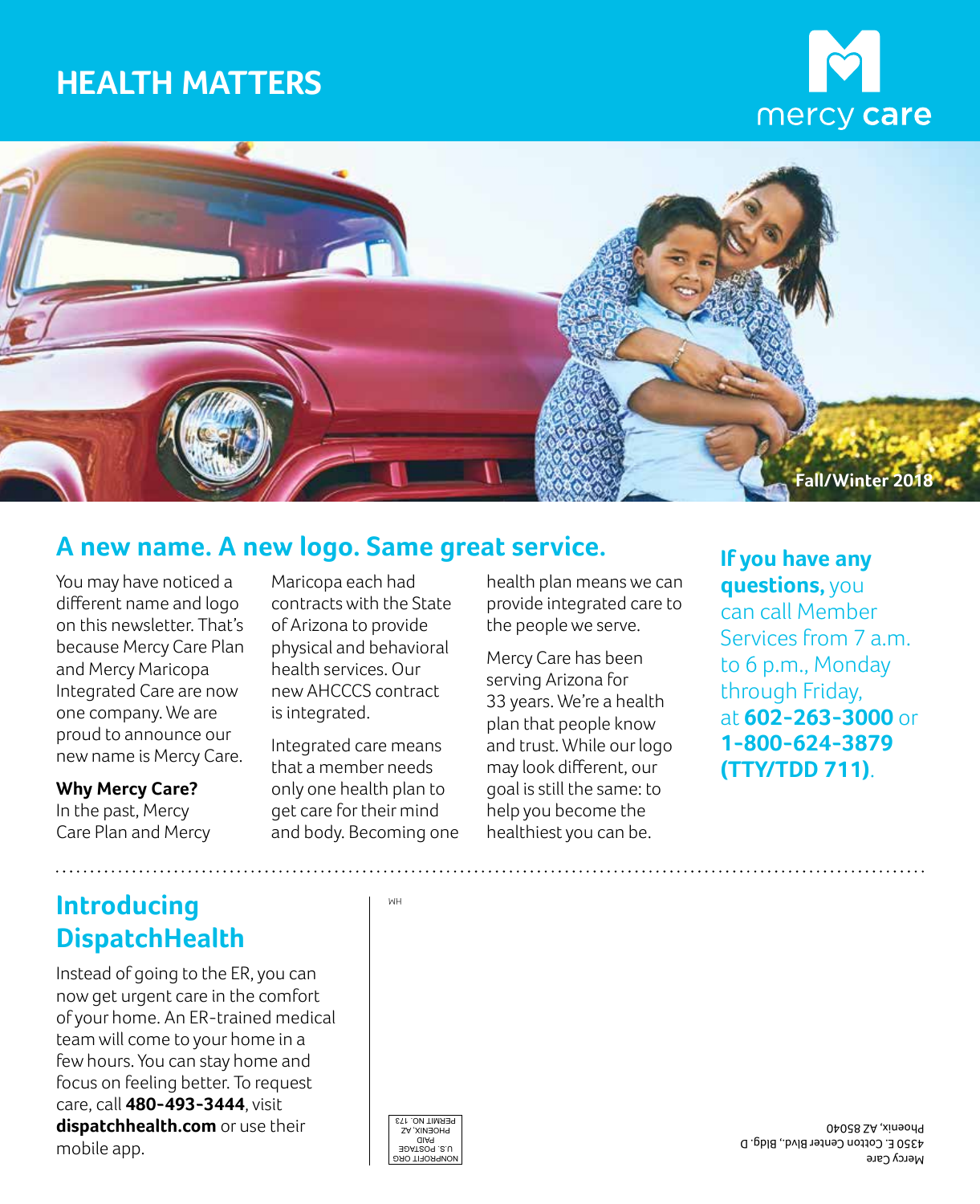

### **Member Handbook**

You can get this year's Member Handbook from Mercy Care Member Services at no cost to you. They can also send you a copy of the Provider Directory at no cost to you. Member Services is available Monday through Friday, 7 a.m. to 6 p.m., at **602-263-3000** or **1-800-624-3879 (TTY/TDD 711)**.

## **Stand up to bullying**

 They may have been bullied, bullied someone else, or Bullying is a serious problem, but it can be prevented or stopped. Many young people have experienced bullying. saw someone being bullied. Bullying can be physical, verbal or even social. There is usually an intent to hurt and it is usually an ongoing problem.

 A bully uses their power to control or harm, and those who are bullied sometimes feel powerless to defend themselves. Many schools and communities have antibullying programs in place.

 a school counselor or the school principal. You can If you are being bullied, talk to your parent, a teacher, also contact the school superintendent or the State Department of Education to get help. If there is a crime or someone is being hurt, please call **911**.

The Crisis Response Network is available for a behavioral health crisis. For example, call the Crisis Response

Network if you or someone else is in a violent or threatening situation. The Crisis Response Network has trained crisis specialists you can talk to 24/7. They can help you in many ways, including:

- j •Talking and helping you calm down
- j •Talking about your worries about a loved one
- $\begin{array}{c} \end{array}$ •Helping you deal with difficult relationships, or violent or threatening situations
- $\begin{array}{c} \end{array}$ •Presenting options for dealing with other urgent situations

You can call the Crisis Response Network, at the numbers listed below, at any time.

- $\overline{\phantom{a}}$ •Maricopa County: **602-222-9444**
- $\overline{a}$ •Cochise/Graham/Greenlee/Santa Cruz Counties: **1-866-495-6735**
- $\begin{array}{c} \end{array}$ •Pima County: **520-622-6000** or **1-800-796-6762**
- $\overline{a}$ •Gila/Pinal/Yuma Counties: **1-866-495-6735**

*Source: U.S. Department of Health & Human Services website ([hhs.gov/ash/oah/adolescent-development/healthy](www.hhs.gov/ash/oah/adolescent-development/healthy-relationships/bullying/index.html)  -relationships/bullying/index.html)*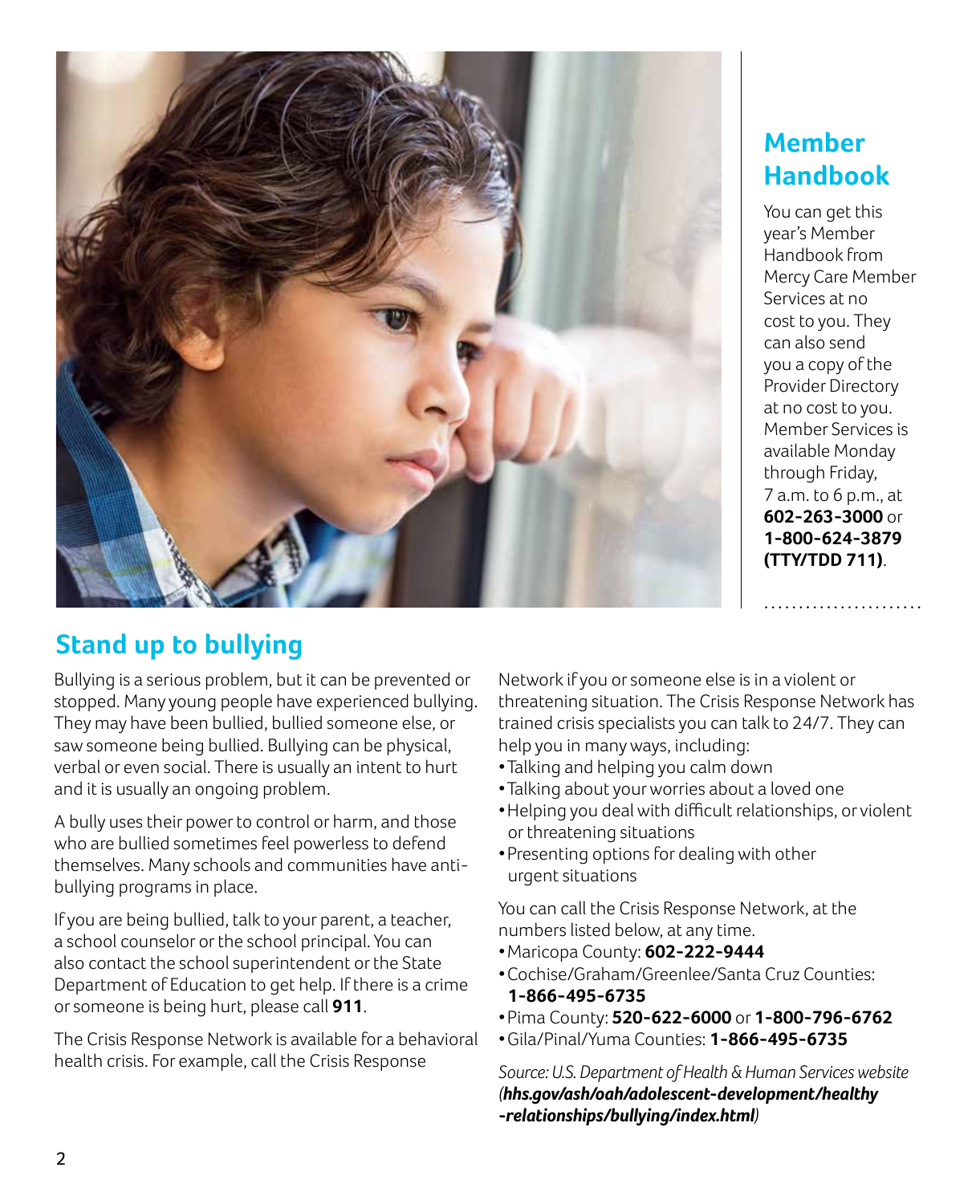## **Medicare Part D: What to know**

Medicines help keep us healthy. And they make us feel better when we're sick. But drug costs can be high. It's good to know you can get help with those costs. That's where Medicare prescription drug coverage comes in.

#### **What is Part D?**

If you are eligible for Medicare, you can sign up for Medicare's drug coverage insurance known as Part D. It helps pay for prescription drugs.

#### **How to choose and use a drug plan**

Drug plans have a list of covered medicines, called formularies. When you use the plan, you may only have to pay a small amount for these covered drugs. Each Medicare drug plan is different. You will want to choose a Part D drug plan that covers the medicines you need.

#### Go to **medicare.gov** to learn more, or call **1-800-MEDICARE (1-800-633-4227)**.

*Sources: American Academy of Family Physicians; American Cancer Society; Medicare.gov* 

### **Language and interpretation services**

 language or if you are  $\ddot{\phantom{0}}$  **1-800-624-3879 (TTY/TDD 711)**. Mercy Care can help you get a telephone or sign language interpreter for your health care visits at no cost to you. If you need help in your deaf or have difficulty hearing, call Member Services for an interpreter at **602-263-3000** or

## **PCMH Corner**

Developmental monitoring and your PCMH

 $\overline{a}$  doctor is there for you. During well-It is important to track your child's growth and development. But you don't have to do this alone. Your child's child visits, the doctor looks for delays in your child's growth or other health problems. Looking for healthy growth means watching for signs related to your child's physical, mental, social and emotional well-being.

 $\ddot{\phantom{0}}$  your family can work closely with Is your child's doctor part of a patientcentered medical home (PCMH)? PCMH doctors can provide familycentered, complete and coordinated care. As a part of a PCMH, you and all the people who are caring for your child.



For more information about PCMHs, call Mercy Care Member Services at **602-263-3000** or **1-800-624-3879 (TTY/TDD 711)**.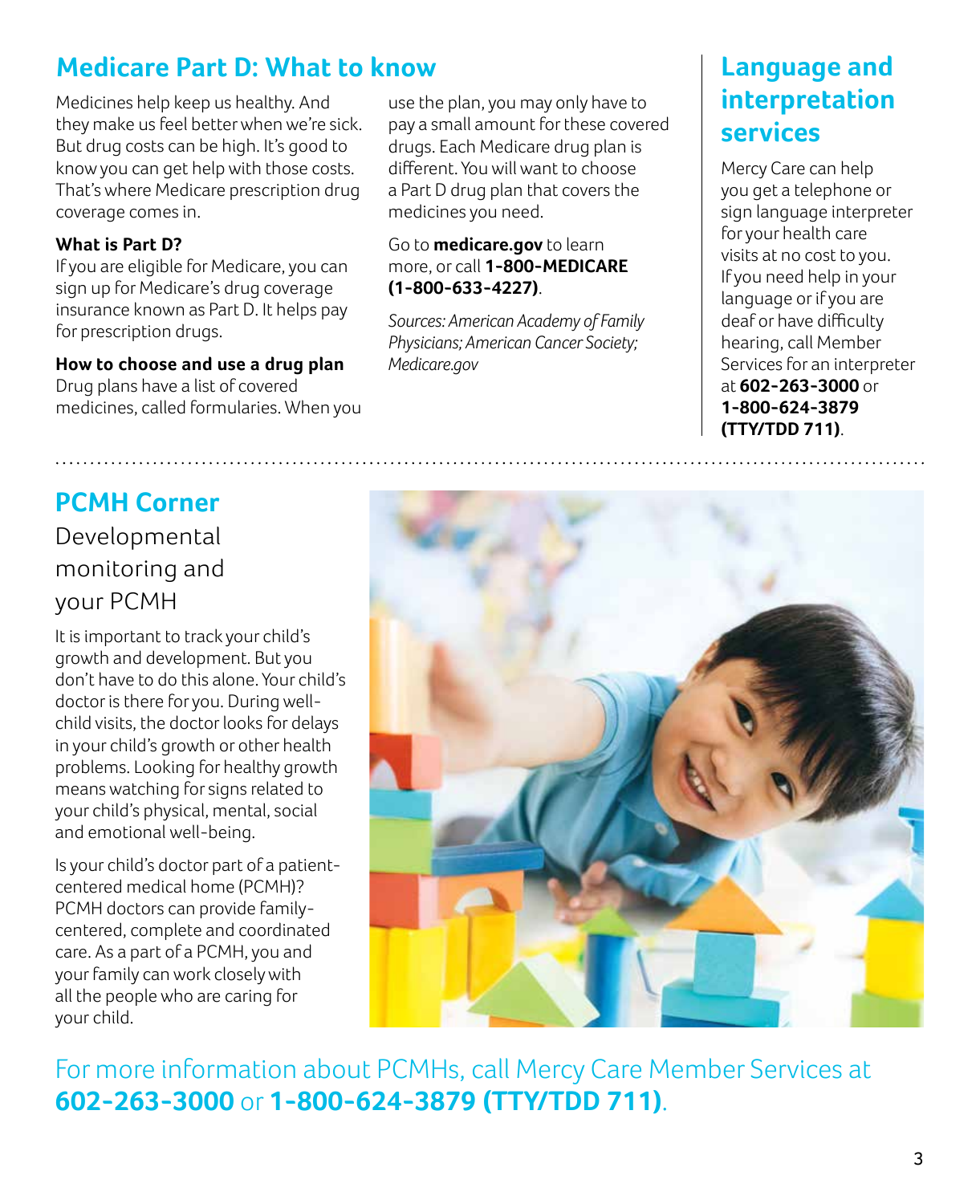### **Health-e-Arizona Plus: Need to update your address or information?**

You can do that today at **www.healthearizonaplus.gov**.

## **Fraud and abuse**

Mercy Care takes fraud and abuse seriously. Protecting against fraud and abuse is everyone's responsibility. If you suspect fraud or abuse related to your Mercy Care benefits, you can report it in one of the ways listed below:

- $\overline{a}$ •Call our Special Investigations Unit hotline: **1-800-338-6361**.
- $\overline{a}$ •Call the Mercy Care Fraud Hotline: **1-800-810-6544**.
- • Call the AHCCCS Fraud Reporting: **602-417-4193** or **1-888-487-6686**.
- • Use the fraud and abuse reporting form available at **www.MercyCareAZ.org**. Include as much information as you can. Note: Even if you provide your contact information, your identity will be kept confidential.

### HIV and pregnancy **Why testing matters**

Are you thinking about having a baby? Are you pregnant now? Be sure to get tested for HIV. That's the virus that causes AIDS.

A woman who has HIV can pass the virus on to her child. This can happen while she is pregnant. It can also happen when she is giving birth.

If a woman knows she is infected, she can take steps to keep her baby — and herself — well. Special medicines can help her avoid passing the virus to the baby.

These medicines work best if you start them early. But if you can't, they can still help if used before labor begins and the baby is born.

Testing is encouraged for all pregnant women, even those who don't think they have HIV. People who have HIV may not have any symptoms for years at a time.

 Learning your HIV status will help ensure you and your baby are healthy. Ask your doctor about how to get tested. If you test positive for any STD or HIV, your doctor can give you medication and help you find counseling. Testing, medication and counseling are provided at no cost to you.

*Source: Centers for Disease Control and Prevention* 

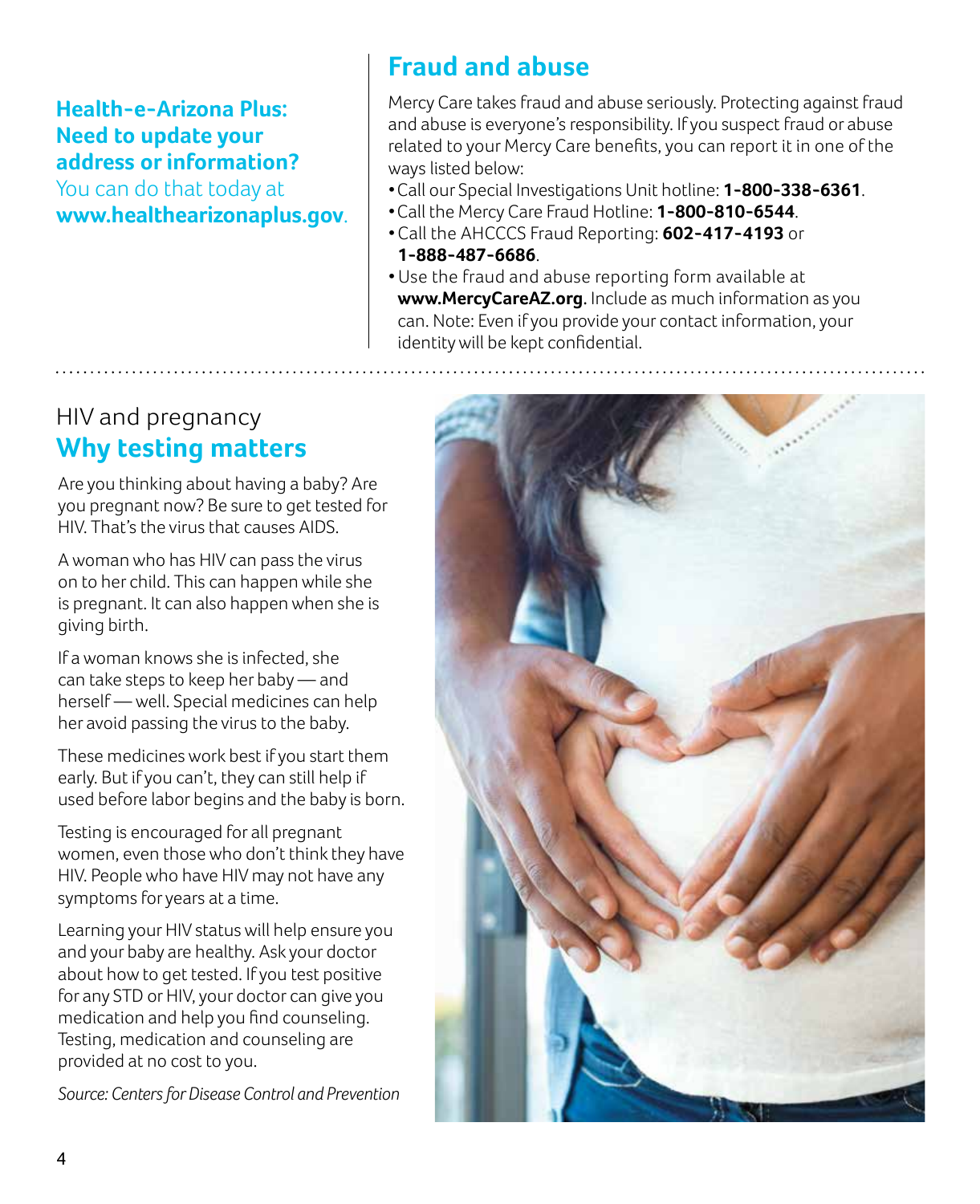## **Mercy Care member experience surveys**

We want to know what you think about your behavioral health care services and experiences. Your voice matters to us. That's why we hired an outside company to send out a survey to some of our members.

The surveys are anonymous, confidential and random. That means we won't know who gets them. There aren't any names connected to the responses. And, not everyone is going to get one.

J If you do get a survey, it's important that you fill it out and mail it back. If you need help with the survey, you can reach out to your behavioral health provider. Or, ask your peer support specialist for help.

Your answers will help us make sure all of our members are getting the best care possible. It will also help us know where we need to make things better.

Remember, your name will not be connected to your answers to the survey.

Your answers will help us make sure all of our members are getting the best care possible. It will also help us know where we need to make things better.



### **Be safe — get your flu shot every year**

#### **Adults: Lead the way, and get your shot today**

Because flu viruses change all the time, you need to get a shot every year. If you have a serious health condition, it's even more important. Plan to get your shot every fall.

### **Protect your children: It's very important they get shots too**

Every child 6 months of age and older should get a flu shot. Your child may need two doses the first time. Ask your doctor what's best for your child.

#### **Over 65? You may need a pneumonia shot as well**

This shot is important, especially if you have a chronic condition. There are two types of pneumonia shots. You can talk to your doctor about what's best for you.

*Source: Centers for Disease Control and Prevention*